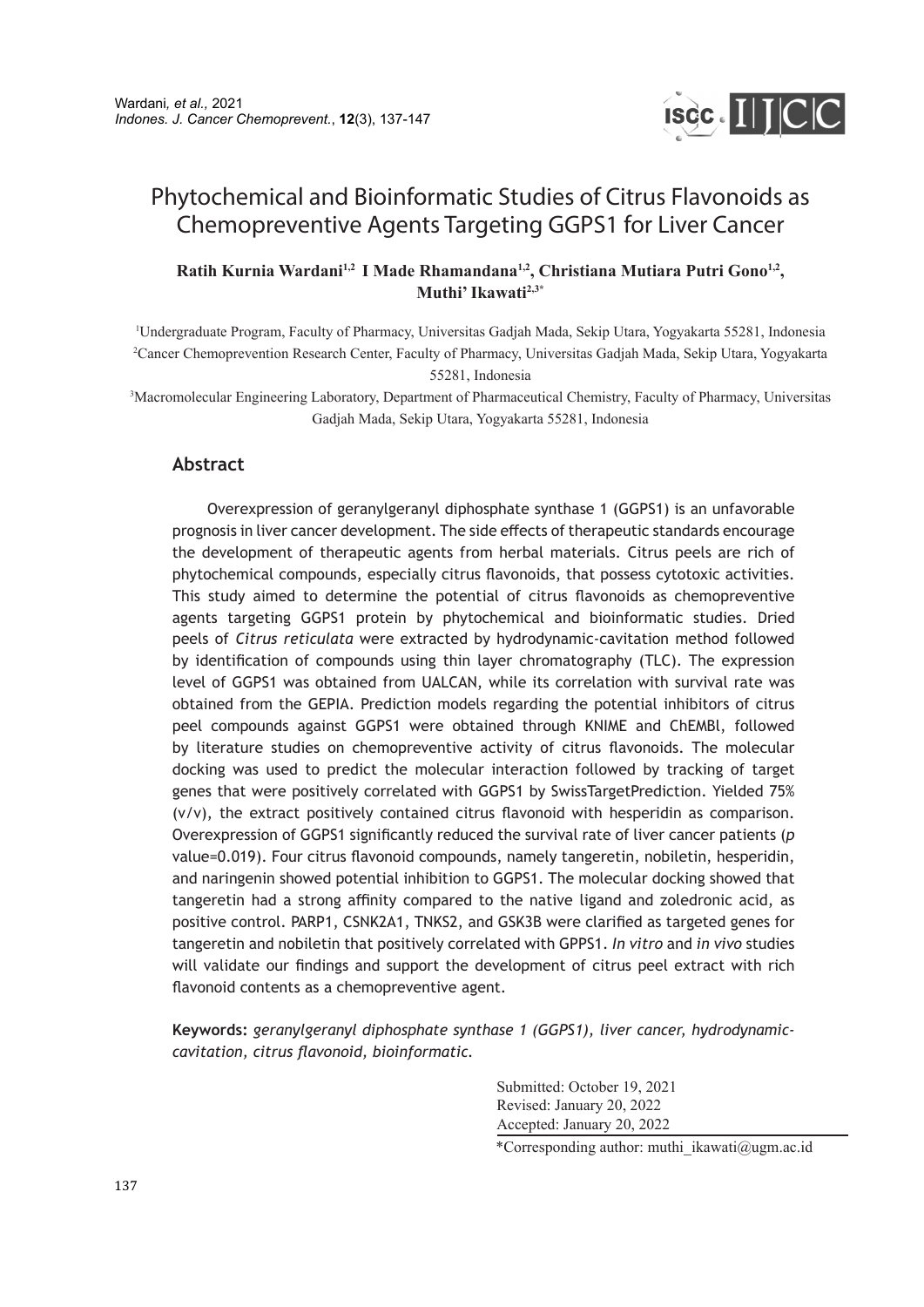

# **INTRODUCTION**

Damaged regulation in cancer allows cells to grow abnormally and uncontrollably exceed the threshold and invade other tissues. Liver cancer is one of cancer that needs to be addressed immediately. Based on GLOBOCAN 2020, liver cancer in men ranks as the second leading cause of cancer-related death (577,522 cases) and the most frequently diagnosed cancer (632,230 cases) worldwide (Sung, *et al*., 2021). Hepatocellular carcinoma (HCC) is the main histological type of primer liver neoplasm and accounts for 85-90% of total liver cancer cases (Lafaro, *et al*., 2015). Geranylgeranyl diphosphate synthase 1 (GGPS1), also known as GGDPS, is a 20-carbon isoprenoid phospholipid whose lipid moiety can be incorporated post-translationally into proteins to enhance membrane association (Agabiti, *et al*., 2016). This protein is an unfavorable prognosis in the development of liver cancer. In liver hepatocellular carcinoma (LIHC) patients, GGPS1 mRNA expression is increased by 85.29% of tumor tissue compared to surrounding cells (Yu, *et al.*, 2014). Therefore, GGPS1 can serve as a potential therapeutic target in liver cancer.

To date, most of the treatment uses chemical therapy with chemotherapeutic agents. However, existing anticancer agents can induce chemoresistance that can lead to cell death. Therefore, the development of liver cancer chemotherapy needs to be directed at the development of chemopreventive agents from herbal ingredients. Citrus peels are commonly considered as waste. However, the ethanolic extract from the peels of *Citrus reticulata*, one of most consumed citrus commonly known as mandarin oranges, showed anticarcinogenic, antiproliferative, co-chemotherapy, and estrogenic effects (reviewed in Meiyanto, *et al*., 2012). In addition, it is also a cheap and abundant source of anti-oxidants and potentially bioactive phenolic compounds (Ferreira, *et al*., 2018).

Our group currently developed the extraction method (Utomo, *et al*., 2020) for *Citrus*  *reticulata* peels by adapting a hydrodynamic-cavitation method (Meneguzzo, *et al*., 2020), resulting high flavonoid contents. This study was conducted to determine the ability of citrus flavonoid compounds from citrus peel extract as potential chemopreventive agents targeting GGPS1 in liver cancer. The research carried out based on bioinformatics that involved computational performance and utilized several databases. In addition, phytochemical profile analysis and molecular docking approach were carried out to observe molecular interactions between citrus flavonoids and GGPS1. The collected data support the potency of citrus flavonoids from citrus peels as chemopreventive agenst for liver cancer.

# **METHODS**

#### **Material Preparation and Extraction**

The dried citrus peels were purchased from a commercial marketplace. A determination carried out by the Department of Biological Pharmacy, Faculty of Pharmacy, Universitas Gadjah Mada (UGM) confirmed that the material was *Citrus reticulata.* The extraction was prepared by Cancer Chemoprevention Research Center (CCRC) Faculty of Pharmacy UGM by using the hydrodynamic-cavitation method as modified from Meneguzzo, *et al*. (2020) (Utomo, *et al*., 2020;) and the yield was calculated.

## **Identification of Phytochemical Profile**

The hydrodynamic-cavitation citrus peel extract (EHC) was then analyzed qualitatively by thin layer chromatography (TLC) and compared with hesperidin (1 mg/5 mL methanol), a citrus flavonoid as the standard, as previously described (Ikawati, *et al*., 2019). The extract sample was dissolved with methanol as solvent and spotted on the bottom of the silica gel F254 TLC plate. The samples were diluted 5 and 20 times, which were then eluted with butanol, aquadest and glacial acetic acid  $(4:5:1 \text{ v/v})$  as the mobile phase. The plate was detected by the UV light at 254 and 356 nm.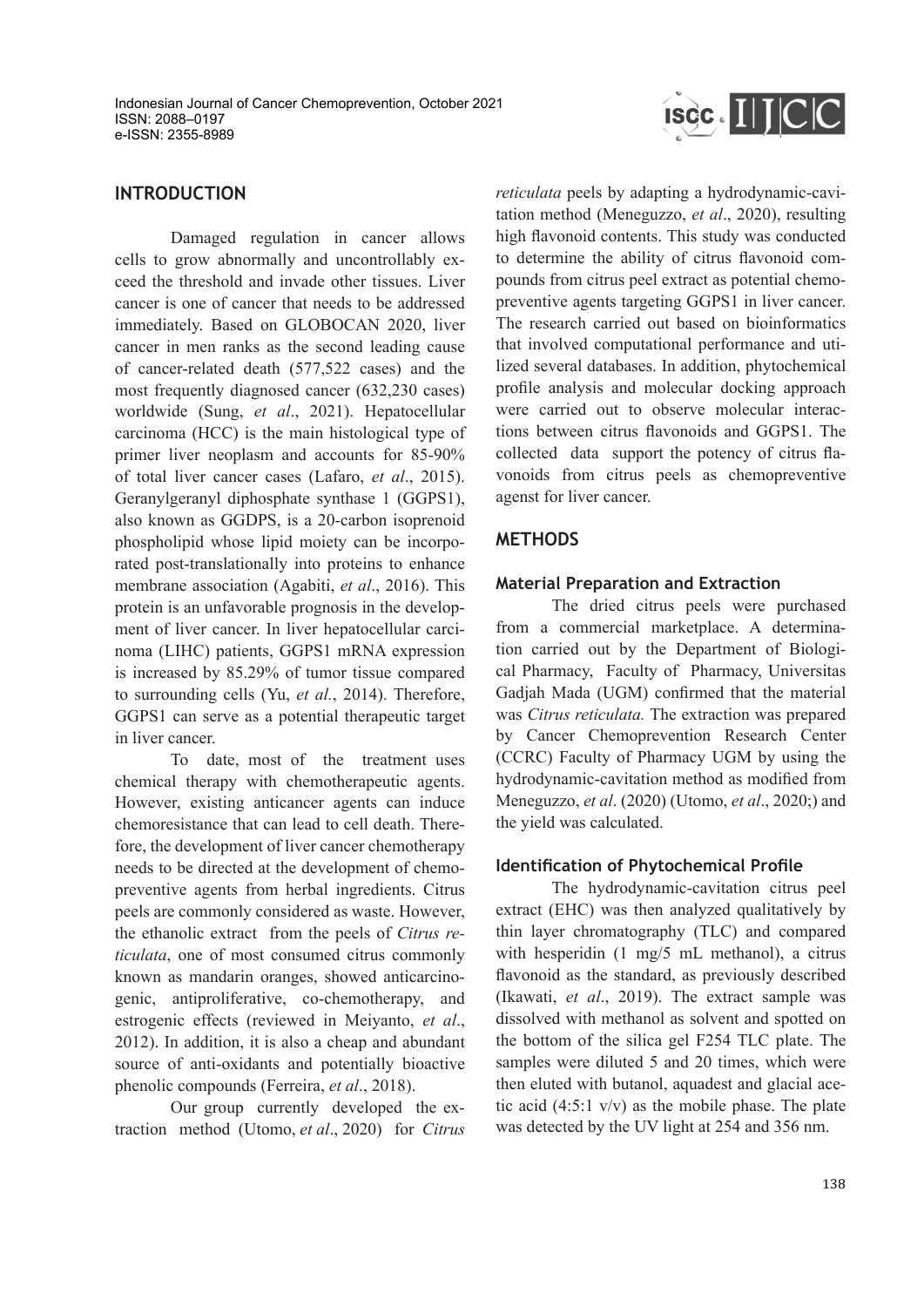

# **GGPS1 Expression Profile Analysis and Patient Survival Rate**

The analysis was carried out through webbased tools UALCAN (http://ualcan.path.uab.edu/ index.html) and GEPIA (http://gepia.cancer-pku. cn/index.html). The UALCAN database was used to examine the expression of the GGPS1 gene in the liver hepatocellular carcinoma (LIHC) and normal tissues. The GEPIA database was used to analyze the survival rate of liver cancer patients which correlated with GGPS1 overexpression. All statistical data is taken directly from the appropriate database. The data is then downloaded and presented in graphical form.

# **Identification of Potential Compounds of**  *Citrus reticulata* **Peels**

Data on secondary metabolites contained in *Citrus reticulata* peels were obtained from Dr. Duke's Phytochemical online database (https:// phytochem.nal.usda.gov/phytochem/search). The search was conducted using the keywords "*Citrus reticulata*" and "on the pericarp (skin)". Furthermore, a literature search on chemoprevention activity against liver cancer was carried out on the compounds obtained from the database. The literature search was carried out using the keywords "citrus flavonoid", "liver cancer", "liver hepatocellular carcinoma", and "hepatocellular carcinoma" on the PubMed platform (https://pubmed. ncbi.nlm.nih.gov/) and Google Scholar. (https:// scholar.google.com/). The potential compounds of *Citrus reticulata* peels are referred as potential compounds of citrus peels or citrus flavonoid thereafter.

# **Compound Prediction with KNIME Machine Learning**

KNIME is a data processing platform with one of the methods in the form of opensource computer aided drug design. The inhibitory activity of compounds from citrus peels against GGPS1 was analyzed using machine learning KNIME. The data entered into the KNIME software are activity datasets obtained from the ChEMBL database (https://www.ebi.ac.uk/chembl/) and compound SMILES data obtained through PubChem (https://pubchem.ncbi.nlm.nih.gov/). The analysis was carried out using artificial intelligence Random Forest algorithm with the dependent variable used was  $pIC_{50}$  Prediction model of potential compound activity in orange peel is then presented with a prediction value with a value close to one, meaning that the compound is most closely related to the biological activity being sought.

## **Analysis of the Interaction of Potential Compounds of citrus peel with GGPS1**

Molecular docking was carried out to determine the molecular interaction between potential compounds of citrus peels and GGPS1 using MOE 2010.10 software licensed by the Faculty of Pharmacy UGM. Protein data was downloaded through the Protein Data Bank (https://www.rcsb. org/) and compound data was downloaded through PubChem (https://pubchem.ncbi.nlm.nih.gov/). A computational study is presented to simulate molecular binding, calculate root mean deviation square (RMSD), docking score (S) and visualize protein-ligand interactions using the Chimera platform (Utomo, *et al*., 2020).

# **Analysis of Target Genes that are Positively Correlated with GGPS1**

Genes correlated with GGPS1 were obtained using the UALCAN database (http://ualcan.path.uab.edu/analysis.html). The search was carried out using the keywords "GGPS1" in the gene column and "liver hepatocellular carcinoma" in the cancer column. Data on genes that were positively correlated with GGPS1 were then sliced with data on target genes of potential compounds in citrus peels obtained from the SwissTargetPrediction database (http://www.swisstargetprediction. ch/) by using InteractiVenn (http://www.interactivenn.net) (Heberle, *et al*., 2015; Musyayyadah, *et al*., 2021).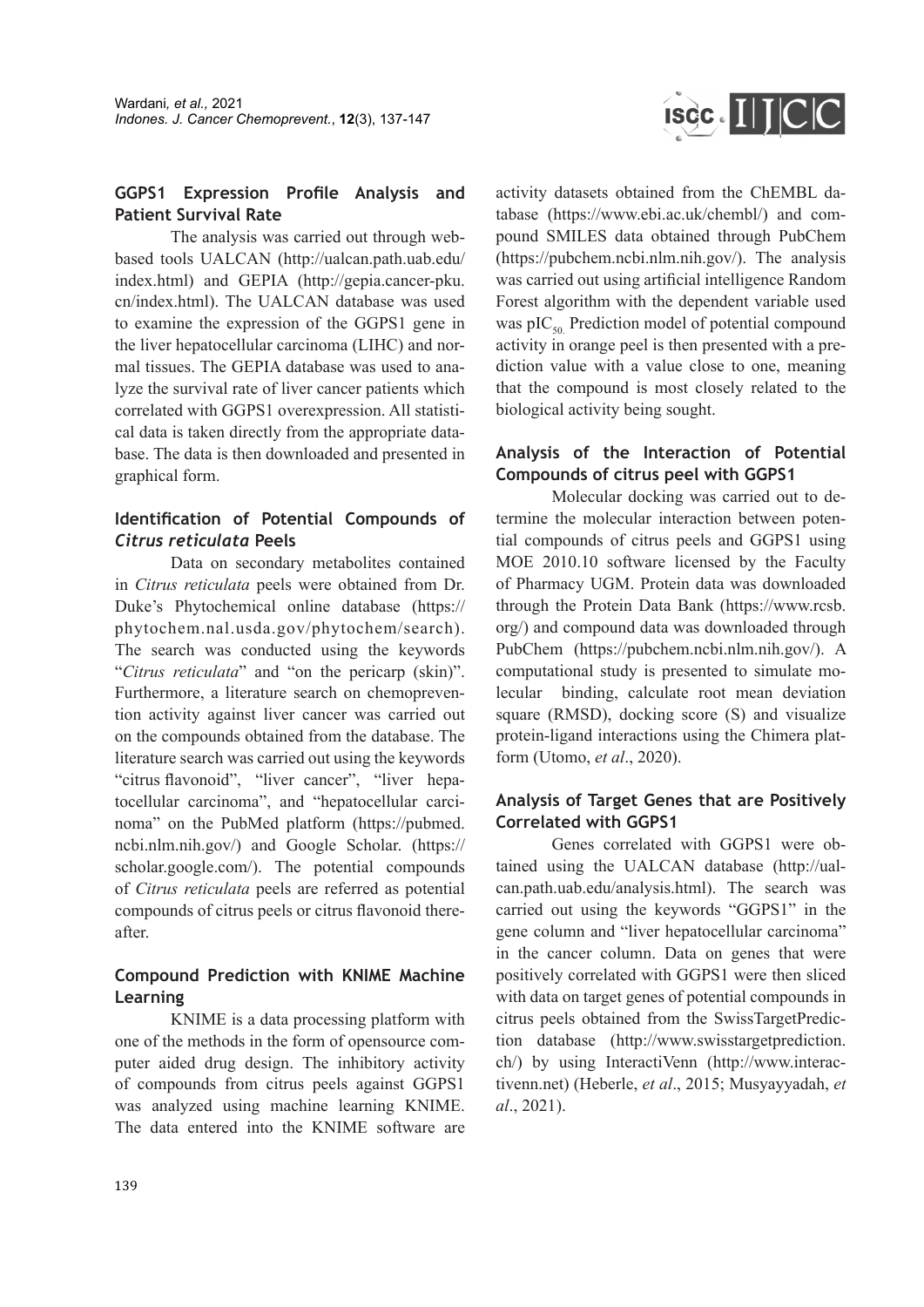

# **RESULTS**

## **Phytochemical Profile of Hydrodynamiccavitation Citrus Peel Extract (EHC)**

The hydrodynamic-cavitation extraction yielded 75.44% (v/v) of liquid extract, referred as EHC (hydro-cavitated citrus peel extract) thereafter. Citrus peels contain methoxy flavonoids, such as hesperitin, hesperidin, and diosmin, an enantiomer structure of hesperidin (Ikawati, *et al*., 2019; Meneguzzo, *et al*., 2020). Qualitative analysis by TLC revealed that EHC positively contains hesperidin, the major methoxy flavonoid in *Citrus reticulata* (Barreca, *et al*., 2017) as it also shown the same spot as hesperidin as the standard at hRf 4, indicating that EHC possibly rich in flavonoids (Figure 1). Thus, this water-based extraction was able to produce extract with remarkable flavonoid contents.

# **GGPS1 Expression Profile and Its Correlation with Survival Rate in Liver Cancer Patients**

Based on data obtained from UALCAN, GGPS1 was significantly higher in liver cancer than in normal cells (Figure 2A) with *p* value of  $1\times10^{-12}$ , indicating that a high level of GGPS1 expression is associated with the incidence of liver cancer hepatocellular carcinoma (LIHC). Thus, it is further validating the GGPS1 protein as one of the undesirable prognoses in liver cancer. High GGPS1 expression also correlated with significantly decreased survival rate in liver cancer patients (*p*<0.05) when compared with low expression of GGPS1 (Figure 2B). Therefore, inhibiting GGPS1 could be a potential strategy to overcome liver cancer.

#### **The Chemopreventive Activity of Compounds in Citrus Peels**

A total of 627 compounds contained in *Citrus reticulata* peels were obtained from Dr. Duke's Phytochemicals online database. A literature search on chemoprevention activity against cancer was carried out on citrus flavonoid compounds obtained from the database. Flavonoid compounds are compounds with the highest abundance in citrus and are known to have potent cytotoxic activity in previous studies. The chemopreventive activity of citrus flavonoid compounds from *Citrus reticulata*  peels is shown in Table 1. Hesperidin, naringin, nobiletin, and tangeretin are known to have cytotoxic activities including inducing apoptosis, antiproliferation, anti-metastasis, and inducing cell cycle arrest. This shows that citrus flavonoids could be used as chemopreventive agents.



**Figure 1. The hydrodynamic-cavitation extract of citrus peels and the phytochemical profile.** (A) Dried citrus peels. (B) Hydrodynamic-cavitation citrus peel extract (EHC). (C) Phytochemical profile of EHC. A thin layer chromatography was carried out as described in the Methods and a representative image of observations at UV 254 nm (left) and 365 nm (right) is shown. The red box indicates the presence of hesperidin spots. Left lane: hesperidin; middle lane: EHC at 5× dilution; right lane: EHC at 20× dilution.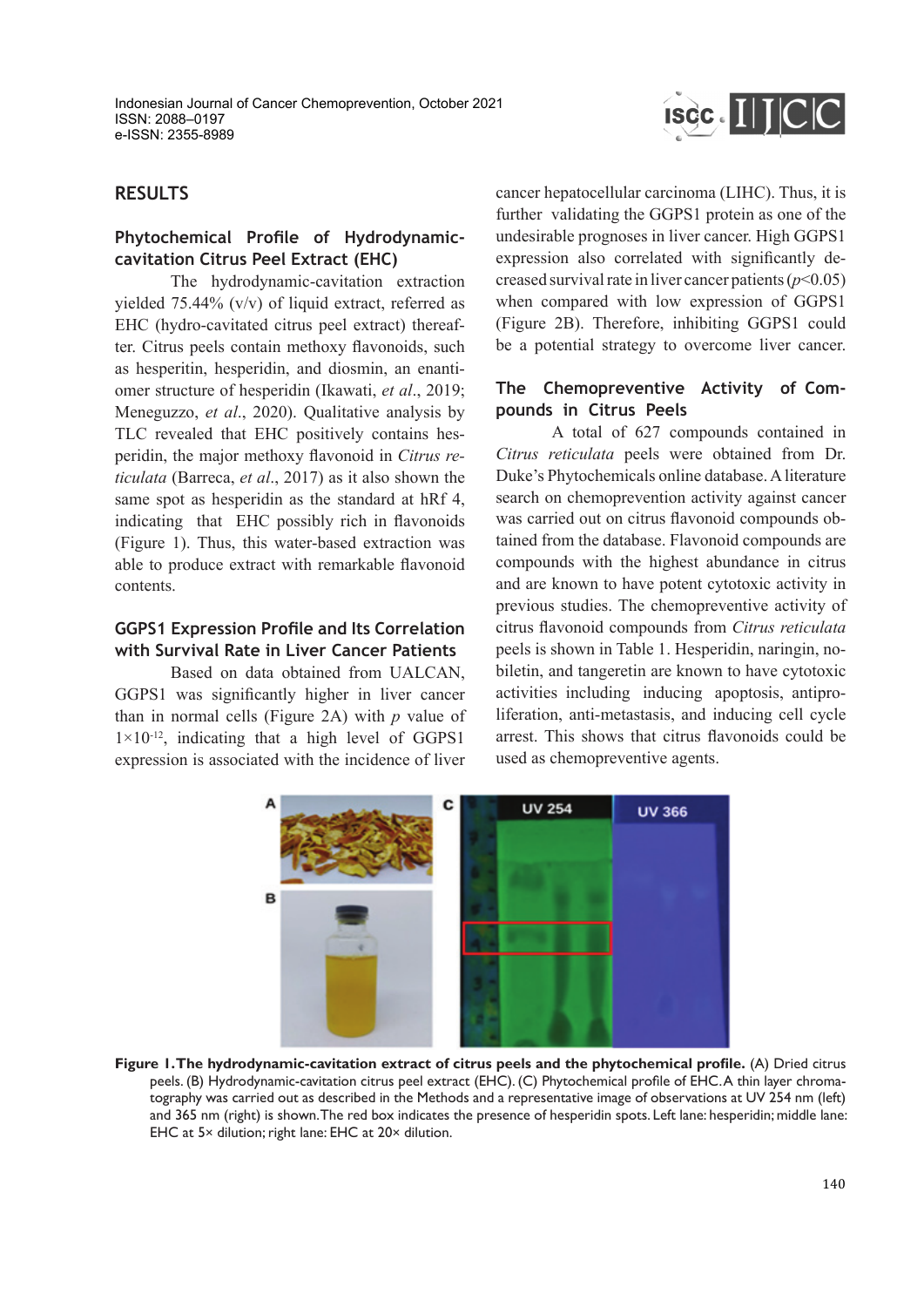



Figure 2. GGPS1 expression and liver cancer. (A) Expression of GGPS1 in normal cells and liver cancer cells analyzed by UALCAN (http://ualcan.path.uab.edu/analysis.html). \*\*\*: *p*<0.001. (B) The effect of GGPS1 expression level on survival probability of liver cancer patients analyzed by GEPIA (http://gepia.cancer-pku.cn/index.html).

### **GGPS1 Inhibition by Citrus Flavonoids using KNIME**

A total of 627 compounds were obtained from the Dr. Duke's Phytochemical database was then analyzed for its inhibitory activity against the GGPS1 protein. The prediction model was made using machine learning KNIME using the Random Forest algorithm. The dataset of ChEMBL used is a dataset with code CHEMBL319144 and cut off  $pIC_{50}$  of 4.5. The parameters of the validity of the algorithm prediction model produced are overall accuracy and Receiver Operating Characteristic (ROC) with each of 85.13% with an ROC value of 0.939. The ROC indicates wether discrimination threshold of binary classifier such as the algorithm is varied while the overall accuracy indicate the overall result of the created algorithm to the submitted data itself. Both the ROC value and overall accuracy determine the validity of the prediction model. The results indicated that the prediction model used is valid because the ROC and overall accuracy values are close to 1 and 100%, respectively. Based on the results of the prediction model, we found that 303 of the 627 compounds in citrus peels were predicted to inhibit GGPS1 protein expression. The prediction then focused on citrus flavonoid compounds (Figure 3) which are the compounds with the highest abundance in citrus peels and have cytotoxic activity, thus potential as chemopreventive agents (Koolaji, *et al*., 2020). The predicted value of the inhibitory activity of GGPS1 protein by citrus flavonoid compounds is shown in Table 2. Tangeretin, nobiletin, and naringenin has activity prediction of 1.0, meaning that the algorithm predict these compounds could potentially bind to GGPS1. Whereas hesperidin showed activity prediction of 0.0, meaning that this compound could not bind to GGPS1. Prediction value as seen in Table 2 indicates the score of the activity.

# **Molecular Interactions between Citrus Flavonoid and GPPS1**

Citrus flavonoid compounds predicted to have activity to inhibit GGPS1 namely tangeretin and nobiletin were then analyzed further using molecular docking. Molecular docking was carried out to the protein structure of GPPS1 when it binds to a bisphosphonate inhibitor named FV0109 (PDB ID 6C57). The result of the interaction is indicated by the docking score (S) with a lower docking score indicating that it has a stronger bond with less energy to inhibit the GGPS1 protein. The parameter validity of the method is indicated by the RMSD value which is said to be valid if the RMSD value is <2. Molecular docking was carried out on GGPS1 substrates, namely dimethylallyl diphosphate and isopentenyl diphosphate; zoledronic acid, an approved therapeutic for HCC (Nguyen, *et al*.,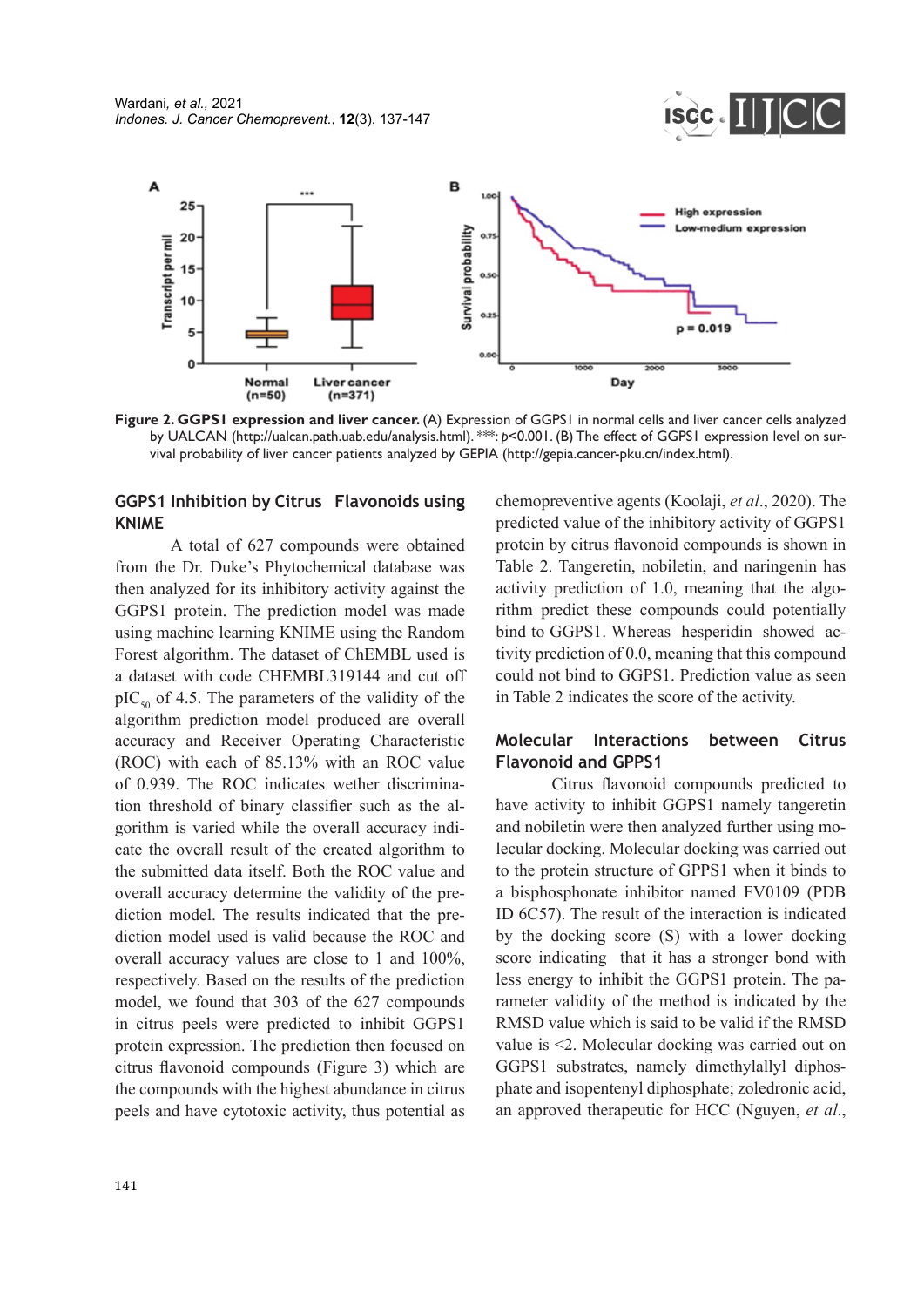

| Compound   | <b>Activity</b>              | <b>Mechanism</b>                                                        | <b>Reference</b>                         |
|------------|------------------------------|-------------------------------------------------------------------------|------------------------------------------|
| Hesperidin | apoptosis induction          | Increases caspases-9, 8, 3; Bax, Bak<br>Decreases Bcl-xl                | Banjerdpongchai, et al., 2016            |
|            | anti-proliferation           | C AMKIV inhibitor                                                       | Aggarwal, et al., 2020                   |
|            | anti-metastasis              | Decreases MMP-9 via AP-1, INK, and<br>$NF - \kappa B$ signaling pathway | Aggarwal, et al., 2020                   |
| Naringin   | anti-metastasis              | Inhibits MMP-2, MMP-9, and ERK-P38-<br><b>INK</b> signaling pathway     | Aroui, et al., 2016                      |
|            | anti-proliferation           | Inhibits Zeb-1 expression                                               | Ming, et al., 2018                       |
|            | apoptosis induction          | Inhibits Bcl-2 expression<br>Induces NF- <sub>K</sub> B, p53, Bax       | Ming, et al., 2018                       |
| Nobiletin  | cell cycle arrestat<br>G0/GI | Inhibits ERK1/2, cyclin D1 activity<br>Induces p21                      | Chen, et al., 2014                       |
|            | apoptosis induction          | Inhibits Bcl-xl expression                                              | Ming, et al., 2018                       |
| Tangeretin | anti-proliferation           | Inhibits COX-2 expression                                               | Arivazhagan & Sorimuthu, 2014            |
|            | cell cycle arrest at G1/S    | Induces p53/p21                                                         | Arivazhagan & Sorimuthu, 2014            |
|            | anti-metastasis              | Inhibits expression of MMP-2, MMP-9,<br><b>VEGF</b>                     | Sorimuthu,<br>Arivazhagan<br>and<br>2014 |

**Table 1. Citrus flavonoids in** *Citrus reticulata* **peels and their pharmacological activities.**

2018) as comparison; and on tangeretin, nobiletin, naringenin, and hesperidin as citrus flavonoid compounds that predicted potent in inhibiting GGPS1 expression based on machine learning KNIME.

Based on the results of the docking that has been done, the value of RMSD<2 is obtained so that the analysis carried out is valid (Table 3). Tangeretin, nobiletin, hesperidin, and naringenin had lower docking scores than the GGPS1 substrate and zoledronic acid (Table 3). This indicated that the four citrus flavonoid compounds are more strongly bound to GGPS1 protein than their substrates, so they have the potential to become potent competitive inhibitors of GGPS1. The visualization of molecular docking is shown in Figure 4.



**Figure 3. Citrus flavonoids.** (A) Tangeretin (B) Naringenin (C) Hesperidin (D) Nobiletin.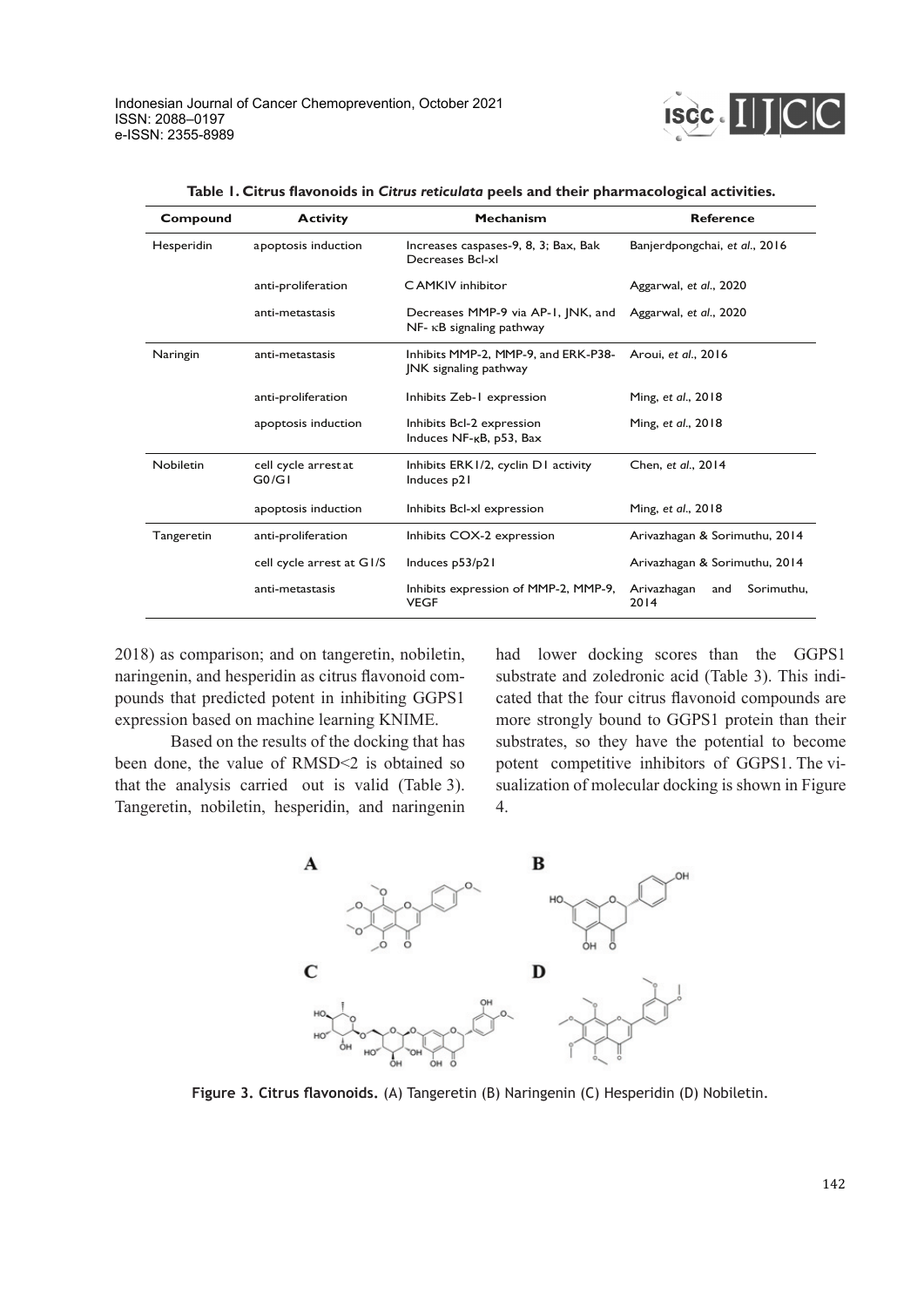

| Compound   | <b>Activity Prediction</b> | <b>Prediction Value</b> |
|------------|----------------------------|-------------------------|
| Tangeretin | $\overline{1.0}$           | 0.71                    |
| Nobiletin  | 1.0                        | 0.60                    |
| Naringenin | 0. ا                       | 0.51                    |
| Hesperidin | 0.0                        | 0.63                    |

**Table 2. Prediction results of citrus flavonoid compounds that inhibit GGPS1 based on random forest algorithm.**

#### **Target Gene of GGPS1 and Citrus Flavonoids**

A total of 1,074 genes that were positively correlated with GGPS1 in LIHC were obtained from the UALCAN database with Pearson-CC data taken, namely Pearson-CC >0.5. The positive correlation indicates that when GGPS1 expression in liver cancer is high, the positively correlated genes are also highly expressed in liver cancer. Therefore, these genes can be used as targets other than GGPS1 in the development of chemopreventive agents in liver cancer. Tangeretin and nobiletin were predicted to be potent inhibitors of GGPS1 based on previous molecular docking results. Each of the 100 target genes of tangeretin and nobiletin obtained from the SwissTargetPrediction database were then sliced with genes that were positively correlated with GGPS1 using InteractiVenn. A total of 4 genes were obtained from the slices including: PARP1, CSNK2A1, TNKS2, and GSK3B are shown in Figure 5. These four genes can then be used as targets for the development of chemopreventive agents from citrus flavonoids, especially tangeretin and nobiletin in liver cancer.

#### **DISCUSSION**

Resistance to existing anticancer agents and lack of biomarkers that can detect recently surgically resected nodules can lead to liver cell death (Yu, *et al*., 2014). To date, most treatments have been chemically treated with chemotherapeutic agents such as zoledronic acid (ZOL) which are used to reduce cancer-induced osteolysis. ZOL can slow the growth and progression of bone metastatic

| Protein      | <b>Compound R</b>             | MSD (Å)           | S (kcal/mol) |
|--------------|-------------------------------|-------------------|--------------|
| <b>GGPSI</b> | Isopentenyl diphosphate*      | 1.25              | $-12.3269$   |
| <b>GGPSI</b> | Dimethylallyl diphosphate*    | 1.81              | $-14.9444$   |
| <b>GGPSI</b> | Zoledronic acid <sup>**</sup> | 1.21              | $-11.9640$   |
| <b>GGPSI</b> | Tangeretin                    | 1.96              | $-22.1638$   |
| <b>GGPSI</b> | Nobiletin                     | 1.55              | $-22.1386$   |
| <b>GGPSI</b> | Naringenin                    | 1.69              | $-16.6916$   |
| <b>GGPSI</b> | Hesperidin                    | $\overline{1.44}$ | $-21.5638$   |

**Table 3. Molecular docking between GGPS1 and citrus flavonoids.**

\*substrate of GGPS1; \*\*approved drug (inhibitor) as comparison.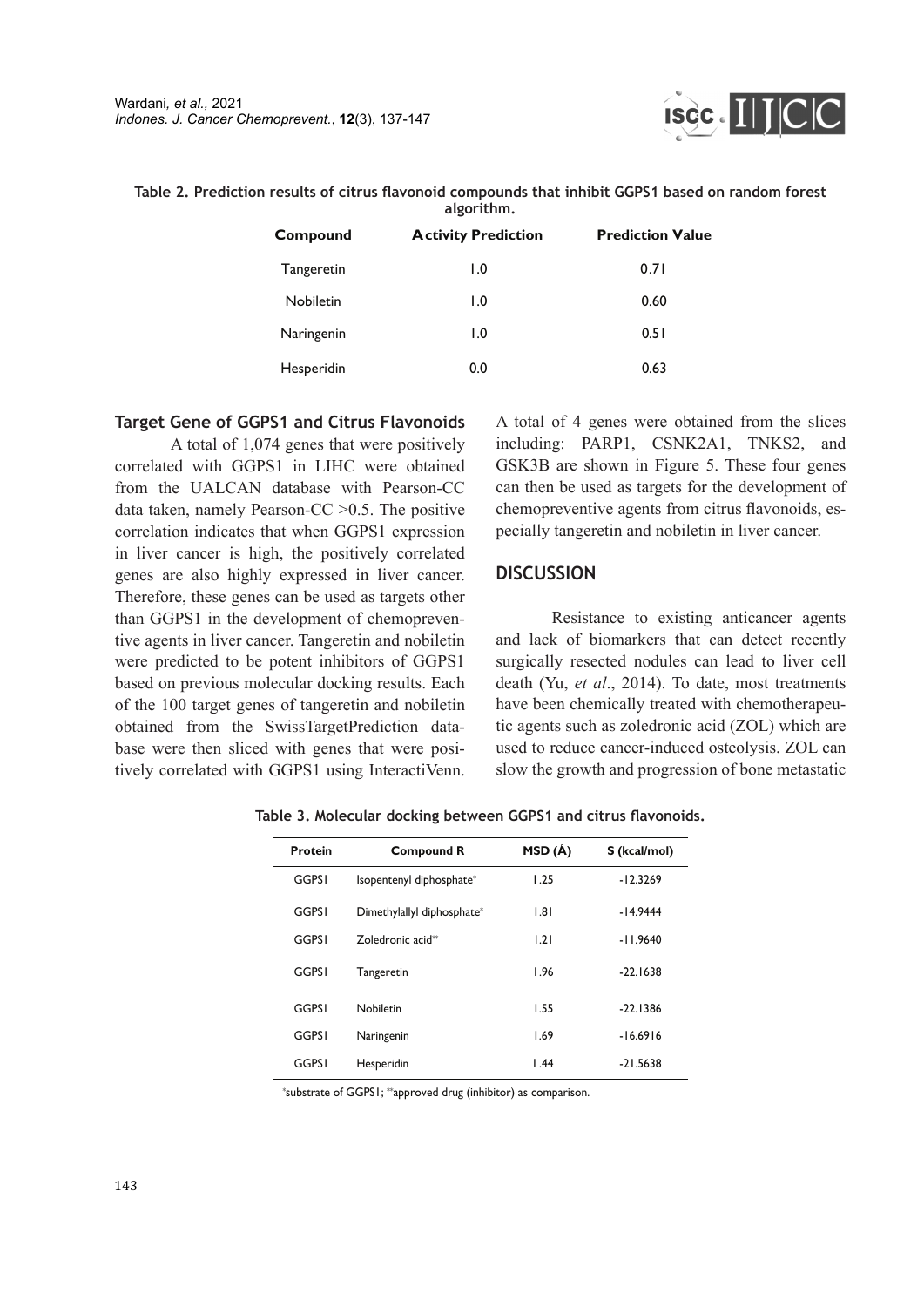Indonesian Journal of Cancer Chemoprevention, October 2021 ISSN: 2088–0197 e-ISSN: 2355-8989





**Figure 4. Visualization of the interaction of GGPS1 protein with tested compounds.** Substrates: (A) isopentenyl diphosphate and (B) dimethylallyl diphosphate. Inhibitor (approved drug): (C) zoledronic acid. Citrus flavonoids: (D) tangeretin, (E) nobiletin, (F) naringenin, and (G) hesperidin.

pain from hepatocellular carcinoma (HCC) (Honda, *et al*., 2015). However, existing anticancer agents can induce chemoresistance that can lead to cell death. The many limitations possessed by existing chemotherapeutic agents such as limited effectiveness, the presence of side effects to cause resistance cause the urgency of the need for the development of liver cancer chemotherapy that needs to be directed at the development of chemopreventive agents from herbal ingredients.

Citrus peels, which are often used as waste, are known to contain compounds such as flavonoids, vitamins, minerals, and carotenoids which are commonly found in the colored part of the orange peel (flavedo), giving rise to the distinctive aroma of citrus peels. Flavonoids in citrus peel are known to have anticancer activity, cancer chemopreventive, antioxidant, antiproliferative, and estrogenic effects (Meiyanto, *et al*., 2012; Parhiz, 2014). Important and distinctive citrus flavonoids are classified as methoxy flavonoids including hesperidin, tangeretin, naringenin, and nobiletin (Fast, 2019). Although the contents can be found in every part of citrus, but generally the greatest abundance is in the peel with hesperidin showing the highest content in *Citrus reticulata* (Meneguzzo, *et al*., 2020).

The results of the phytochemical test using thin layer chromatography showed that the hydro-cavitated extract of citrus peels (EHC) contains hesperidin compounds. Hesperidin belongs to the flavonoid group, more precisely the flavanones found in citrus fruits, especially in the peel. Hesperidin is known to inhibit cancer cell proliferation by inducing apoptosis and cell cycle arrest. Hesperidin also has the potential to inhibit tumor cell metastasis, angiogenesis, and chemoresistance (Aggarwal, *et al*., 2020). Although previous studies have revealed the potential of citrus flavonoids as anticancer, no studies have reported their suppressive role in liver cancer targeted at GGPS1. Geranylgeranyl diphosphate (GGPS1) also known as GGDPS is a 20-carbon isoprenoid phospholipid whose lipid moiety can be incorporated post-translationally into proteins to enhance membrane association. The geranylgeranylation process has been implicated in the antiproliferative effect of clinical agents that inhibit me-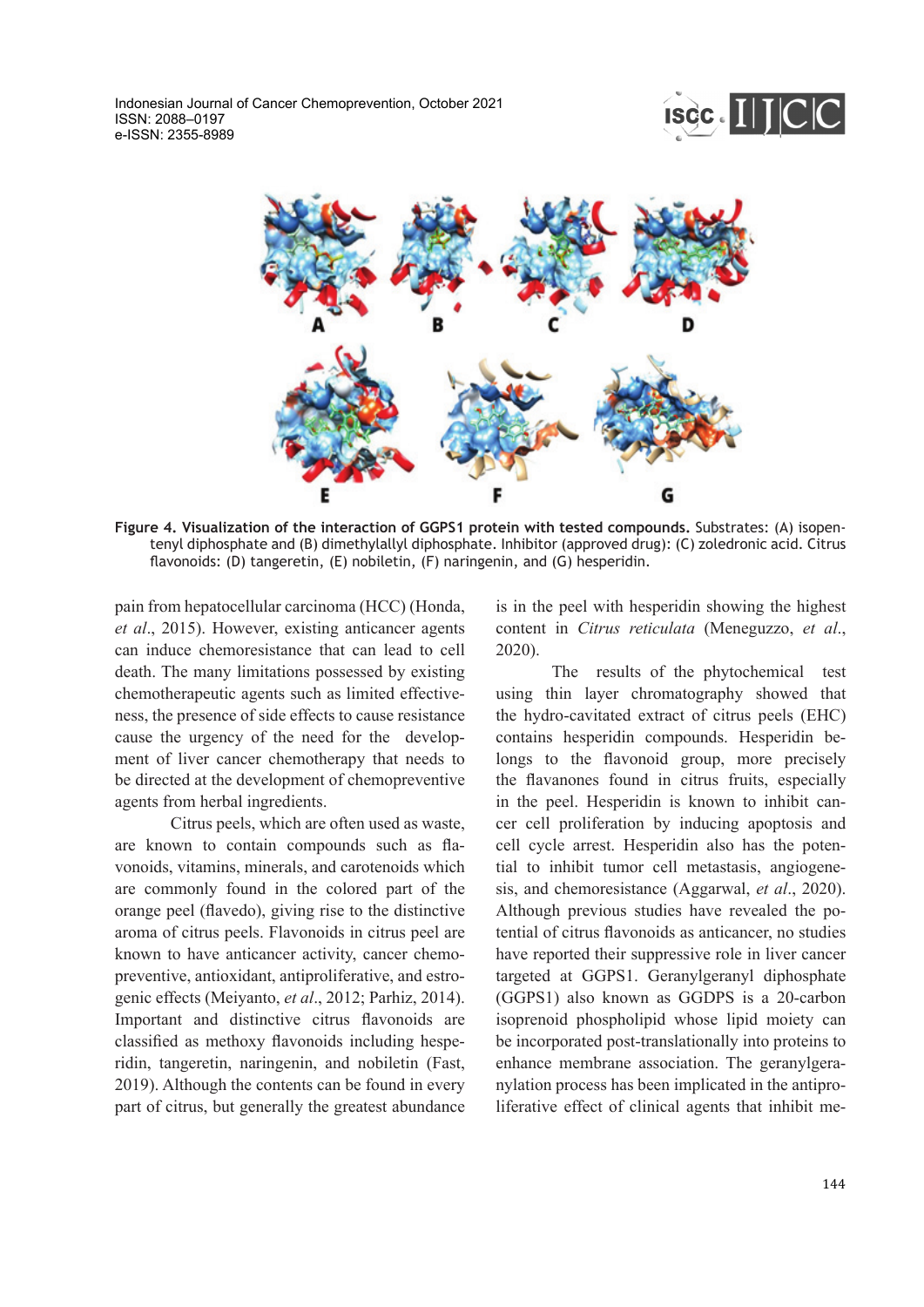



**Figure 5. Venn diagram of predictive target proteins of citrus flavonoids and GGPS1-correlated genes in liver cancer.** (A) Genes that are positively correlated to GGPS1. (B) Targets of tangeretin. (C) Targets of nobiletin. The four-intersection-genes are shown on the right panel.

valonate pathway enzymes (*i.e.* statins and nitrogen bisphosphonates) (Agabiti, *et al*., 2016). In addition, GGPS1 showed an important relationship between soprenoids and cell survival and proliferation. Upregulation and/or dysregulation of isoprenoid biosynthetic pathway enzymes including GGPS1 has been indicated in oncogenic development (Pandyra, *et al*., 2015). GGPS1 is an unfavorable prognosis in the development of liver cancer, especially during neoplastic progression. It was found that GGPS1 protein expression was increased in tumor tissue compared to adjacent tissue in 11 of 15 patients due to the mutation. The overexpression of GGPS1 in liver cancer with its correlation with decreased patient survival rate shows the important role of GGPS1 as a potential target in the treatment of liver cancer.

A total of 627 secondary metabolites of orange peel were obtained from the database of Dr. Duke's Phytochemical was then analyzed for its inhibitory activity against the GGPS1 protein. In previous studies it was known that citrus flavonoid compounds such as tangeretin, naringenin, nobiletin, and hesperidin, have chemopreventive activity with various mechanisms such as inducing apoptosis, inhibiting cell proliferation, anti-metastasis, and inducing cell cycle arrest (Banjerdpongchai, *et al*., 2016; Aggarwal, *et al*., 2016; Aggarwal, *et al*., 2020; Aroui, *et al*., 2016; Ming, *et al*., 2018; Chen, *et al*., 2014; Arivazhagan and Sorimuthu, 2014).

Based on the KNIME machine learning prediction model using the Random forest algorithm, it was found that citrus flavonoids, namely tangeretin, nobiletin, and naringenin were predicted to have inhibitory activity on GGPS1 based on the fingerprint inhibitor pattern of GGPS1 against GGPS1. In addition, the results of the molecular docking test to determine the molecular interactions that occur indicate that hesperidin, which was confirmed to be contained in the hydrocavitation extract of orange peel by thin layer chromatography test has a strong bond with GGPS1 when compared to substrates and inhibitors of GGPS1. Not only that, the test results showed that tangeretin had the strongest bond with GGPS1 followed by nobiletin, hesperidin, and naringenin. The lower the docking score, the more potent its binding affinity to the ligand (Hermawan, *et al*., 2021), implying that GGPS1 tend to bend and interact with tangeretin. Tangeretin and nobiletin have similar docking scores due to their similarity in the chemical structure which differ only in 1 OCH3 group. Many studies have shown that polymethoxylated flavonoids such as tangeretin and nobiletin are more potent inhibitors of tumor cell growth than free hydroxylated flavonoids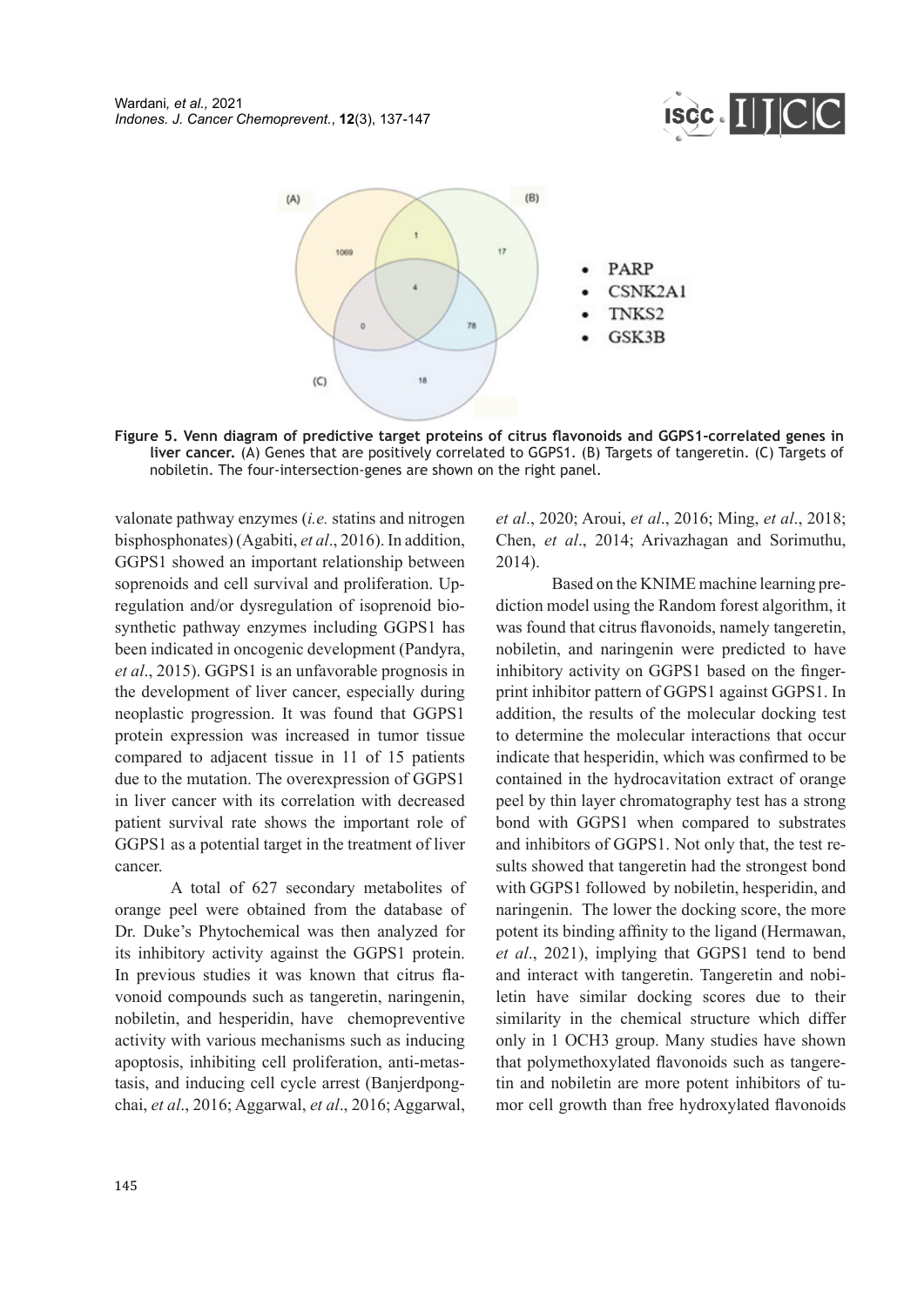

(Dong, *et al*.,2014). The higher docking score of tangeretin on GGPS1 indicated lower binding affinity compared with native ligands. All of the result indicates citrus flavonoid compounds have the potential to be developed as chemopreventive agents targeted in GGPS1 inhibition. A total of 4 genes were obtained from the slices of 1074 genes that were positively correlated with GGPS1 in LIHC: PARP1, CSNK2A1, TNKS2, and GSK3B (Figure 5). These four genes can then be used as targets for the development of chemopreventive agents from citrus flavonoids, especially tangeretin and nobiletin in liver cancer. The following research can be used as the basis for the development of further research that focuses on the chemopreventive activity of citrus flavonoid compounds targeted at GGPS1 both *in vitro* and *in vivo* tests, as well as research on formulations to increase the stability and bioavailability of citrus peel extract as a chemopreventive agent targeting GGPS1 for liver cancer.

# **CONCLUSION**

The water-based extraction with hydrocavitation method was successfully yielded citrus peel extract with high flavonoid contents, including hesperidin. Bioinformatically, citrus flavonoid contents showed a good inhibitory activity to GGPS1 which its high expression leads to low survival rate in liver cancer. In addition to direct molecular interaction, citrus flavonoids also targeted genes that are positively correlated to GGPS1. Overall, our findings supported the potential of citrus peel extract for further development as a co-chemotherapeutic agent targeting GGPS1 for liver cancer.

# **ACKNOWLEDGMENT**

This works is funded by "Program Kreativitas Mahasiswa-Riset Eksakta" (PKM-RE) 2021 from the Directorate General of Learning and Student Affairs, Ministry of Education and Culture, Research and Technology, Republic of Indonesia. The authors thank to Prof. Edy Meiyanto and all members of CCRC Faculty of Pharmacy UGM for supporting this research. The authors wish to state their contribution as follow: RKW–methodology, investigation, analysis, original draft preparation; IMR–methodology, investigation, analysis, visualization; CMPG – methodology, investigation, analysis; MI – conceptualization, supervision, manuscript review and editing.

# **REFERENCES**

- Agabiti, S.S., Liang, Y., and Wiemer, A.J., 2016, Molecular mechanisms linking geranylgeranyl diphosphate synthase to cell survival and proliferation, *Molecular Membrane Biology*, **33**(1-2), 1–11.
- Aggarwal, V., Tuli, H.S., Thakral, F., Singhal, P., Aggarwal, D., Srivastava, S., *et al.*, 2020, Molecular mechanisms of action of hesperidin in cancer: Recent trends and advancements, *Experimental Biology and Medicine*, **245**(5), 486–497.
- Arivazhagan, L., and Pillai, S., 2014, Tangeretin, a citrus pentamethoxyflavone, exerts cytostatic effect via p53/p21 up-regulation and suppresses metastasis in 7,12-dimethylbenz(α) anthracene-induced rat mammary carcinoma, *The Journal of Nutritional Biochemistry*, **25**(11), 1140–1153.
- Aroui, S., Najlaoui, F., Chtourou, Y., Meunier, A.-C., Laajimi, A., Kenani, A., and Fetoui, H., 2016, Naringin inhibits the invasion and migration of human glioblastoma cell via downregulation of MMP-2 and MMP-9 expression and inactivation of p38 signaling pathway, *Tumor Biology*, **37**, 3831–3839.
- Banjerdpongchai, R., Wudtiwai, B., and Khaw-on, P., 2016, Hesperidin from Citrus seed induces human hepatocellular carcinoma HepG2 cell apoptosis via both mitochondrial and death receptor pathways, *Tumor Biology*, **37**, 227–237.
- Barreca D., Gattuso G., Bellocco E., Calderaro A., Trombetta D., *et al.*, 2017, Flavanones: Citrus phytochemical with health-promoting properties, *BioFactors*, **43**(4), 495–506.